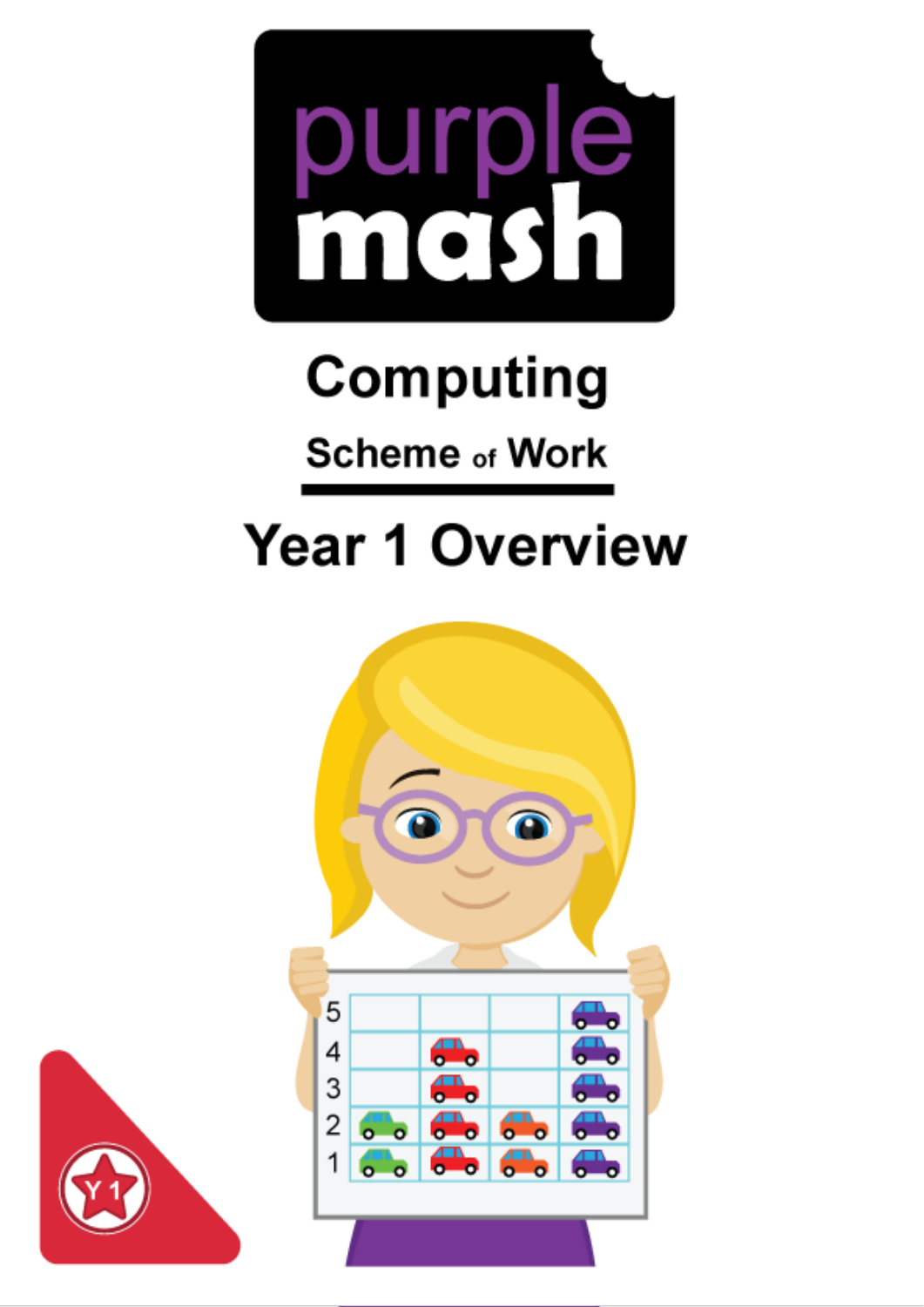### **Contents**

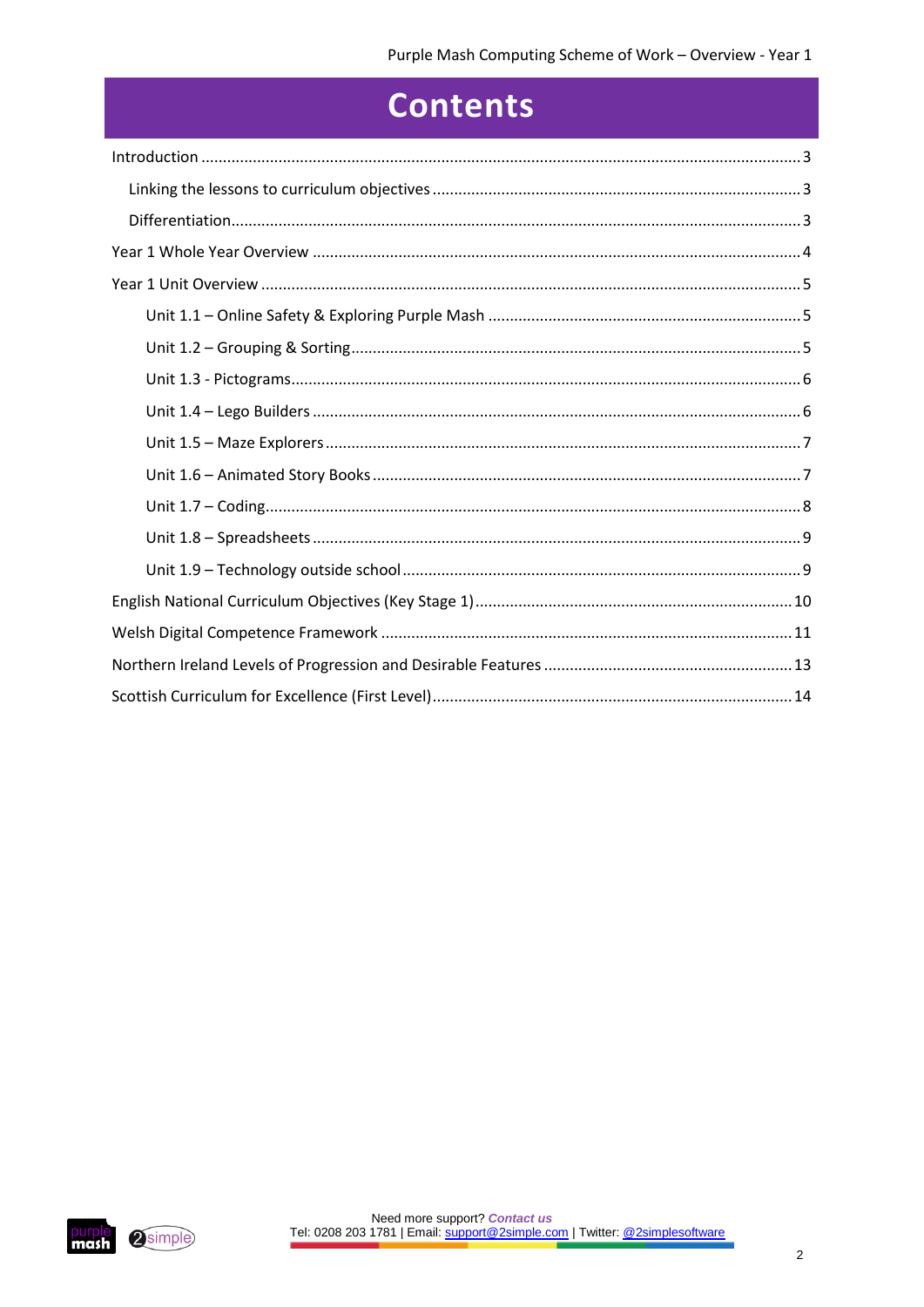## **Introduction**

<span id="page-2-0"></span>This document contains an overview of the units included in the Purple Mash Computing Scheme of Work for Year 1.

For detailed lesson plans and resources, see the documents for the individual units themselves.

Most lessons assume that children are logged onto Purple Mash with their own individual usernames and passwords so their work will be saved in their own folders automatically and can be easily reviewed and assessed by the class teacher. If children have not used and logged onto Purple Mash before then they will need to spend some time before starting these lessons, learning how to do this. Children can be supported by having their printed logon cards (produced using Create and [Manage Users\)](https://www.purplemash.com/site#app/guides/Create_Manage_Users_Guide) to hand.

Lesson plans also make use of the facility within Purple Mash to set activities for pupils which they can then complete and hand-in online (2Dos). This enables you to assess their work easily as well as distribute resources to all pupils. If children have not opened 2Dos before then they will need more detailed instructions about how to do this. A teacher's guide to 2Dos can be found in the teacher's section[: 2Dos Guide.](https://www.purplemash.com/site#app/guides/2dos_pdf_Guide)

If you are currently using a single login per class or group and would like to set up individual logins yourself, then please see our guide to doing so at [Create and Mange Users.](https://www.purplemash.com/site#app/guides/Create_Manage_Users_Guide) Alternatively, please contact support at [support@2simple.com](mailto:support@2simple.com) or 0208 203 1781.

To force links within this document to open in a new tab, right-click on the link then select 'Open link in new tab'.

#### <span id="page-2-1"></span>**Linking the lessons to curriculum objectives**

At the end of this document you will find a breakdown showing how the units relate to the curricula of England, Wales, Northern Ireland and Scotland. Within each unit document is a section called Assessment Guidance with exemplars of how a child at emerging, expected and exceeding level of achievement could demonstrate this in their work through the unit. These statements could also be used for reporting.



This information can be used in association with the Purple Mash Data Dashboard to make and record judgements about children's outcomes and demonstrate progress over time.

For more information about the Data Dashboard see the [Data Dashboard manual](https://www.purplemash.com/app/guides/Data_Dashboard_Users_Guide) or view the videos within the Data Dashboard tool.

#### <span id="page-2-2"></span>**Differentiation**

Where appropriate, guidance has been given on how to simplify tasks within lessons or challenge those who are ready for more stretching tasks.

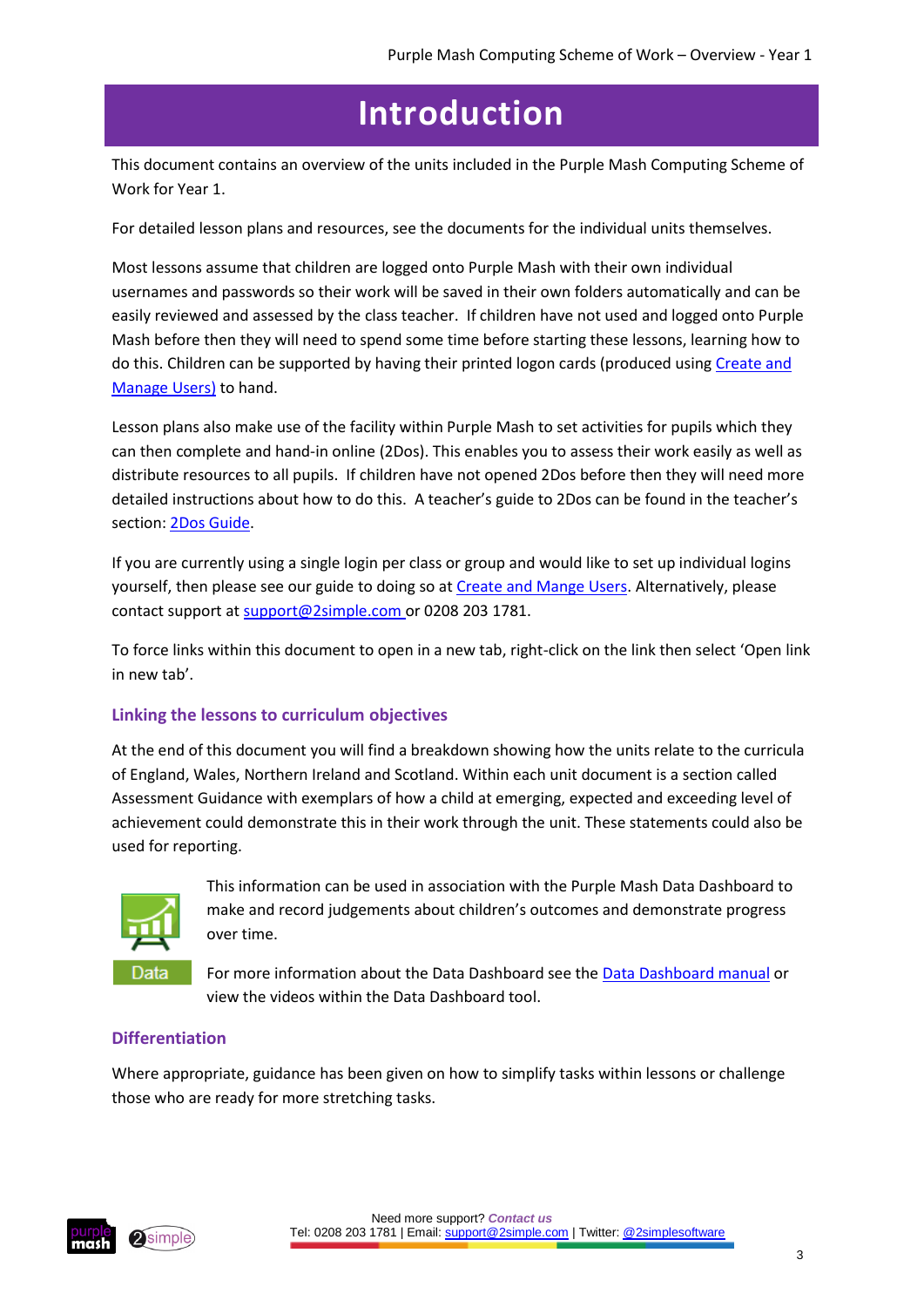## **Year 1 Whole Year Overview**

<span id="page-3-0"></span>

| <b>Week</b>      | $\mathbf{1}$      |                                       | $\overline{2}$<br>3                                                                     | 4 | 5                                                     | 6 |                                      | 8 | 9               | 10 <sup>1</sup>  | <b>11</b>                                                                   |      | $12$   13                                               |                       |  |                 | 14   15   16   17   18   19   20   21   22   23   24   25   26 |                 |                         |             |                    |         |  | 27 <sub>1</sub> | $28 \mid$                                  | 29 | 30                                                        | 31 |
|------------------|-------------------|---------------------------------------|-----------------------------------------------------------------------------------------|---|-------------------------------------------------------|---|--------------------------------------|---|-----------------|------------------|-----------------------------------------------------------------------------|------|---------------------------------------------------------|-----------------------|--|-----------------|----------------------------------------------------------------|-----------------|-------------------------|-------------|--------------------|---------|--|-----------------|--------------------------------------------|----|-----------------------------------------------------------|----|
|                  | <b>Unit 1.1</b>   |                                       | <b>Unit 1.2</b>                                                                         |   | <b>Unit 1.3</b>                                       |   | <b>Unit 1.4</b>                      |   | <b>Unit 1.5</b> |                  | <b>Unit 1.6</b>                                                             |      | <b>Unit 1.7</b>                                         |                       |  | <b>Unit 1.8</b> |                                                                | <b>Unit 1.9</b> |                         |             |                    |         |  |                 |                                            |    |                                                           |    |
|                  |                   | Online Safety &                       |                                                                                         |   |                                                       |   | <b>Grouping Pictograms</b>           |   |                 | Lego Builders    |                                                                             | Maze |                                                         | <b>Animated Story</b> |  | Coding          |                                                                |                 | Spreadsheets Technology |             |                    |         |  |                 |                                            |    |                                                           |    |
|                  |                   | <b>Exploring Purple &amp; Sorting</b> |                                                                                         |   |                                                       |   |                                      |   |                 | <b>Explorers</b> |                                                                             |      | <b>Books</b>                                            |                       |  |                 |                                                                |                 |                         |             |                    | outside |  |                 |                                            |    |                                                           |    |
|                  | Mash              |                                       |                                                                                         |   |                                                       |   |                                      |   |                 |                  |                                                                             |      |                                                         |                       |  |                 |                                                                |                 |                         |             |                    |         |  |                 |                                            |    | school                                                    |    |
| H<br><b>YEAR</b> | Writing<br>2Count |                                       | Number of<br>Weeks – 4<br>Tools Used -<br>Avatar creator<br>Paint Projects<br>Templates |   | $Weeks - 2 Weeks - 3$<br><b>Programs</b><br>$-2$ Quiz |   | $ $ Programs –<br>2Count<br>2Connect |   |                 | 2Quiz            | Weeks $-3$<br>$Programs -$<br>Paint Projects<br>Writing<br><b>Templates</b> |      | $\blacksquare$ Weeks $-3$<br><b>Programs</b> $-$<br>2Go |                       |  |                 | Weeks $-5$<br>$ $ Programs $-$<br>2Create A Story              |                 |                         | $Weeks - 6$ | $Programs – 2Code$ |         |  |                 | Weeks $-3$<br>$ $ Programs –<br>2Calculate |    | Weeks $-2$<br><b>Programs</b> $-$<br>Writing<br>Templates |    |
|                  |                   |                                       | (Pictograms)<br>2Explore (Music)                                                        |   |                                                       |   |                                      |   |                 |                  |                                                                             |      |                                                         |                       |  |                 |                                                                |                 |                         |             |                    |         |  |                 |                                            |    |                                                           |    |

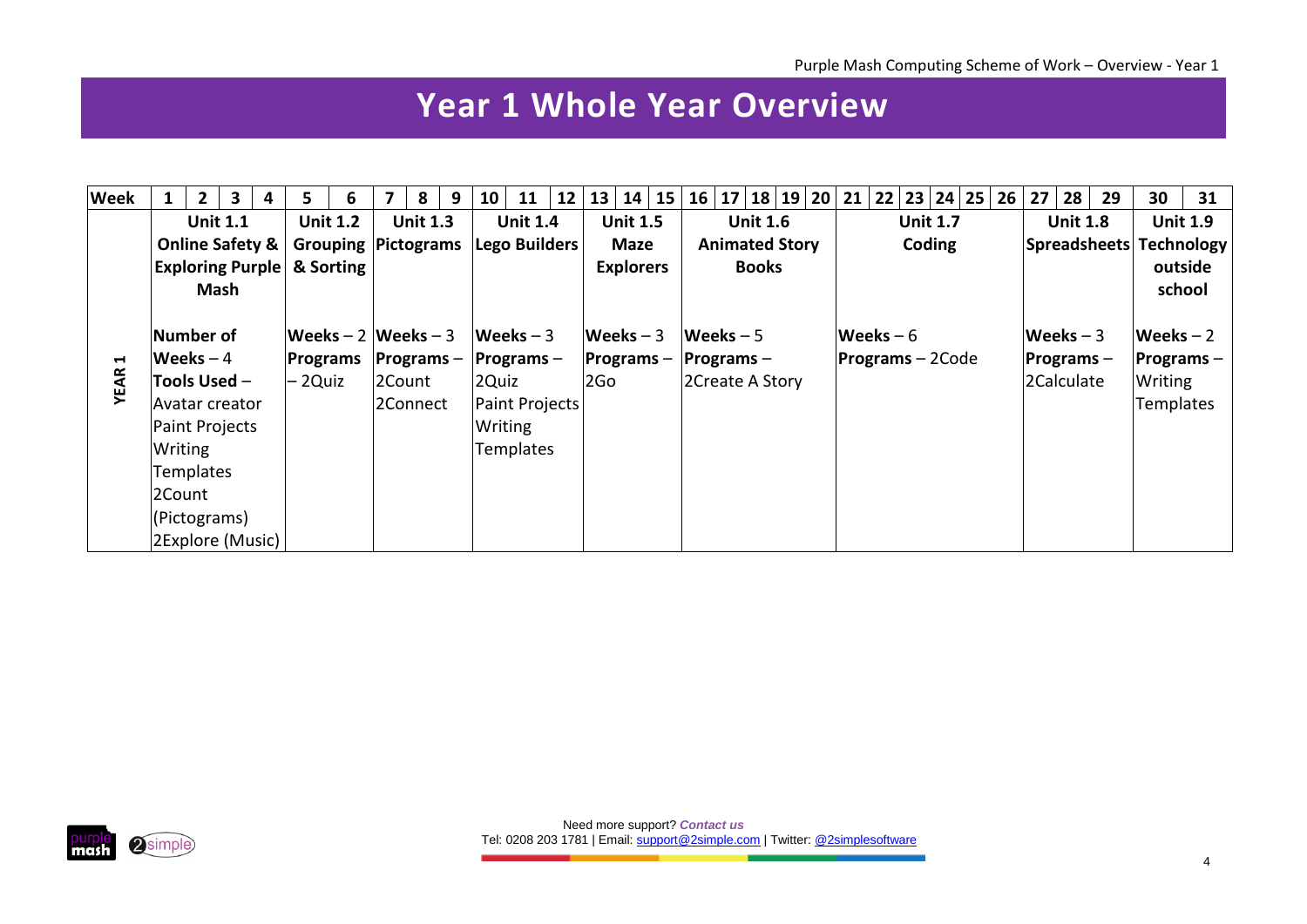## **Year 1 Unit Overview**

#### <span id="page-4-1"></span><span id="page-4-0"></span>**Unit 1.1 – Online Safety & Exploring Purple Mash**

| Lesson                  | <b>Aims</b>                                                                                                                                                                                                                                                            | <b>Success Criteria</b>                                                                                                                                                                                                                                                                                                                                                                                                                                                                                         |
|-------------------------|------------------------------------------------------------------------------------------------------------------------------------------------------------------------------------------------------------------------------------------------------------------------|-----------------------------------------------------------------------------------------------------------------------------------------------------------------------------------------------------------------------------------------------------------------------------------------------------------------------------------------------------------------------------------------------------------------------------------------------------------------------------------------------------------------|
| $\mathbf{1}$            | To login safely.<br>To start to introduce to the children the<br>idea of 'ownership' of their creative<br>work.                                                                                                                                                        | Children can login to Purple Mash using their own<br>$\bullet$<br>login.<br>Children have created their own avatar and<br>$\bullet$<br>understand why it is useful.<br>Children can add their name to a picture they created<br>$\bullet$<br>on the computer.<br>Children are beginning to develop an understanding<br>$\bullet$<br>of ownership of work online.<br>Children can save work into the My Work folder in<br>Purple Mash and understand that this is a private<br>saving space just for their work. |
| $\overline{2}$          | To know how to find saved work in the<br>Online Work area and find teacher<br>comments.<br>To know how to search Purple Mash to<br>find resources.                                                                                                                     | Children can find their saved work in the Online Work<br>$\bullet$<br>area of Purple Mash.<br>Children can find messages that their teacher has left<br>$\bullet$<br>on Purple Mash.<br>Children can search Purple Mash to find resources.<br>$\bullet$                                                                                                                                                                                                                                                         |
| $\overline{\mathbf{3}}$ | To become familiar with the types of<br>resources available in the Topics<br>section.<br>To become more familiar with the icons<br>used in the resources in the Topic<br>section.<br>To start to add pictures and text to<br>work.                                     | Children will be able to confidently use the different<br>$\bullet$<br>types of topic templates in the Topic section.<br>Children will be confident with the functionality of the<br>$\bullet$<br>icons in the topic templates.<br>Children will know how to use the different icons to<br>$\bullet$<br>add pictures and text to their work.                                                                                                                                                                    |
| $\overline{4}$          | To explore the Tools section of Purple<br>Mash and to learn about the common<br>icons used in Purple Mash for Save,<br>Print, Open, New.<br>To explore the Games section on Purple<br>Mash.<br>To understand the importance of<br>logging out when they have finished. | Children have explored the Tools section on Purple<br>$\bullet$<br>Mash and become familiar with some of the key<br>icons, save, print, open and new.<br>Children have explored the Games section and looked<br>$\bullet$<br>at Table Toons (2x tables).<br>Children can logout of Purple Mash when they have<br>$\bullet$<br>finished using it and know why that is important.                                                                                                                                 |

#### <span id="page-4-2"></span>**Unit 1.2 – Grouping & Sorting**

| Lesson | Aims                                        | <b>Success Criteria</b>                                 |
|--------|---------------------------------------------|---------------------------------------------------------|
|        | To sort items using a range of criteria.    | Children have sorted items using a range of criteria on |
|        |                                             | the carpet as a class and in pairs.                     |
|        | To sort items on the computer using the $ $ | Children have used Purple Mash activities to sort       |
|        | 'Grouping' activities in Purple Mash.       | various items online using a variety of criteria.       |

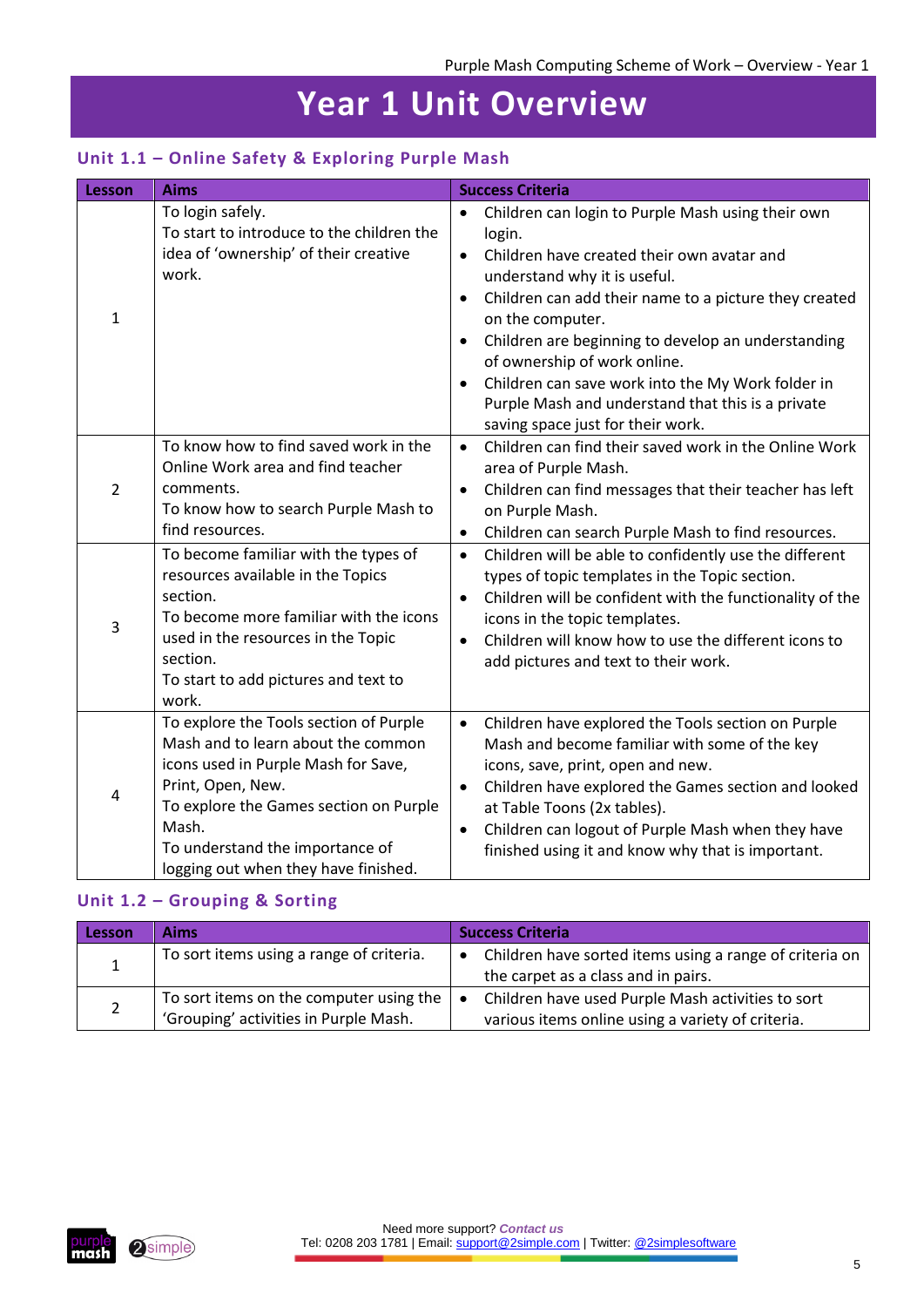#### <span id="page-5-0"></span>**Unit 1.3 - Pictograms**

| Lesson | <b>Aims</b>                                                     | <b>Success Criteria</b>                                                                                                                                                                                                                            |
|--------|-----------------------------------------------------------------|----------------------------------------------------------------------------------------------------------------------------------------------------------------------------------------------------------------------------------------------------|
|        | To understand that data can be<br>represented in picture format | Children can discuss and illustrate the transport used<br>to travel to school.<br>Children can contribute to the collection of class<br>$\bullet$<br>data.<br>Children have used these illustrations to create a<br>$\bullet$<br>simple pictogram. |
|        | To contribute to a class pictogram                              | Children can contribute to a class pictogram.<br>$\bullet$<br>Children can discuss what the pictogram shows.<br>٠                                                                                                                                  |
| 3      | To use a pictogram to record the results<br>of an experiment.   | Children can collect data from rolling a die 20 times<br>$\bullet$<br>and recording the results.<br>Children can represent the results as a pictogram.<br>٠                                                                                        |

#### <span id="page-5-1"></span>**Unit 1.4 – Lego Builders**

| Lesson | <b>Aims</b>                                                      | <b>Success Criteria</b>                                                                                                                                                                                                                                                                                                                                                    |
|--------|------------------------------------------------------------------|----------------------------------------------------------------------------------------------------------------------------------------------------------------------------------------------------------------------------------------------------------------------------------------------------------------------------------------------------------------------------|
| 1      | To emphasise the importance of<br>following instructions.        | Children know that to achieve the effect they want<br>when building something, they need to follow<br>accurate instructions.<br>Children know that by following the instructions<br>correctly, they will get the correct result.<br>Children know that an algorithm is a precise, step-by-<br>step set of instructions used to solve a problem or<br>achieve an objective. |
| 2      | To follow and create simple<br>instructions on the computer.     | Children can follow instructions in a computer<br>program.<br>Children can explain the effect of carrying out a task<br>with no instructions.<br>Children know that computers need precise<br>instructions to follow.<br>Children know that an algorithm written for a<br>computer to follow is called a program.                                                          |
| 3      | To consider how the order of<br>instructions affects the result. | Children understand how the order in which the steps<br>of a recipe are presented affects the outcome.<br>Children can organise instructions for a simple recipe.<br>Children know that correcting errors in an algorithm<br>or program is called 'debugging'.                                                                                                             |

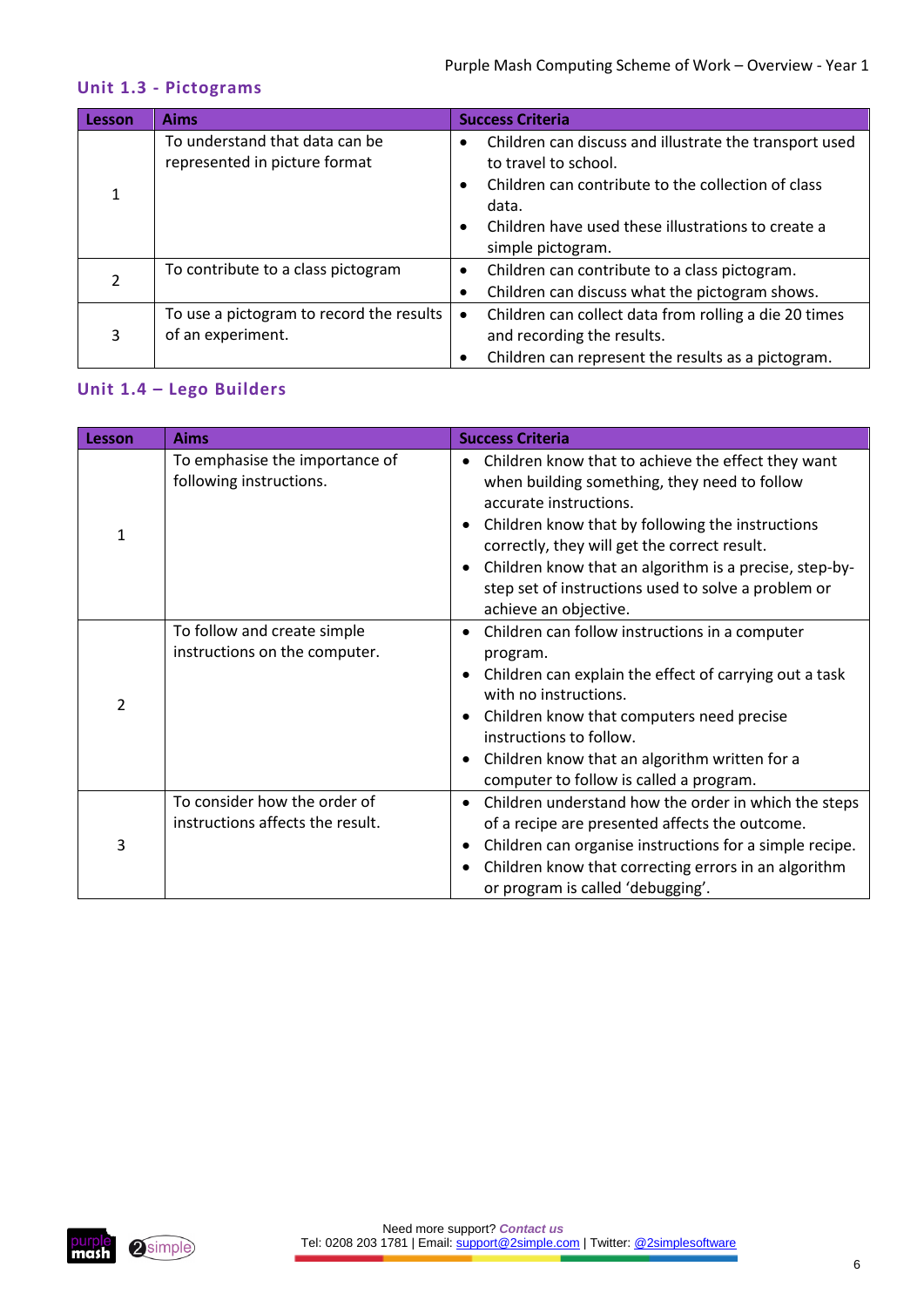#### <span id="page-6-0"></span>**Unit 1.5 – Maze Explorers**

| Lesson | <b>Aims</b>                                                                                                                                                                                         | <b>Success Criteria</b>                                                                                                                                                                                                                                                                                                                          |
|--------|-----------------------------------------------------------------------------------------------------------------------------------------------------------------------------------------------------|--------------------------------------------------------------------------------------------------------------------------------------------------------------------------------------------------------------------------------------------------------------------------------------------------------------------------------------------------|
| 1      | To understand the functionality of the<br>basic direction keys in Challenges 1<br>and $2.$<br>To be able to use the direction keys to<br>complete the challenges successfully.                      | Children know how to use the direction keys in<br>$\bullet$<br>2Go to move forwards, backwards, left and right.<br>Children know how to add a unit of measurement<br>$\bullet$<br>to the direction in 2Go Challenge 2.<br>Children know how to undo their last move.<br>Children know how to move their character back<br>to the starting point. |
| 2      | To understand the functionality of the<br>basic direction keys in Challenges 3<br>and $4.$<br>To understand how to create and<br>debug a set of instructions (algorithm).                           | Children can use diagonal direction keys to move<br>$\bullet$<br>the characters in the right direction.<br>Children know how to create a simple algorithm.<br>$\bullet$<br>Children know how to debug their algorithm.                                                                                                                           |
| 3      | To use the additional direction keys as<br>part of their algorithm.<br>To understand how to change and<br>extend the algorithm list.<br>To create a longer algorithm for an<br>activity.            | Children can use the additional direction keys to<br>create a new algorithm.<br>Children can challenge themselves by using the<br>$\bullet$<br>longer algorithm to complete challenges.                                                                                                                                                          |
| 4      | To provide an opportunity for the<br>children to set challenges for each<br>other.<br>To provide an opportunity for the<br>teacher to set these new challenges as<br>2Dos for all the class to try. | Children can change the background images in<br>$\bullet$<br>their chosen challenge and save their new<br>challenge.<br>Children have tried each other's challenges as<br>2Dos.                                                                                                                                                                  |

#### <span id="page-6-1"></span>**Unit 1.6 – Animated Story Books**

| Lesson | <b>Aims</b>                                                                                                    | <b>Success Criteria</b>                                                                                                                                                                                                                                                                                                                    |
|--------|----------------------------------------------------------------------------------------------------------------|--------------------------------------------------------------------------------------------------------------------------------------------------------------------------------------------------------------------------------------------------------------------------------------------------------------------------------------------|
| 1      | To be introduced to e-books and to<br>2Create a Story.                                                         | Children know the difference between a traditional<br>$\bullet$<br>book and an e-book.<br>Children can use the different drawing tools to create<br>$\bullet$<br>a picture on the page.<br>Children can add text to a page and change the colour,<br>$\bullet$<br>font and size of the text.<br>Children can save their work.<br>$\bullet$ |
| 2      | To continue a previously saved story.<br>To add animation to a story.                                          | Children can open work that they saved in my last<br>$\bullet$<br>lesson.<br>Children can add an animation to their picture.<br>$\bullet$<br>Children can play the pages they have created.<br>$\bullet$<br>Children can save their changes and overwrite the file.<br>$\bullet$                                                           |
| 3      | To add sound to a story including<br>voice recording and music the children<br>have created.                   | Children can add a sound to the page.<br>$\bullet$<br>Children can add their own voice recording to the<br>$\bullet$<br>page.<br>Children can create their own music and add it to their<br>$\bullet$<br>page.                                                                                                                             |
| 4      | To work on a more complex story<br>including adding backgrounds and<br>copying and pasting pages.              | Children can add a background to the page.<br>٠<br>Children can copy and paste a page in the book.<br>$\bullet$                                                                                                                                                                                                                            |
| 5      | To use additional features to enhance<br>their stories.<br>To share their e-books on a class<br>display board. | Children can enhance the features of their story book<br>$\bullet$<br>by adding additional pages and animations.<br>Children can share their storybook on a class story<br>$\bullet$<br>book display board.                                                                                                                                |

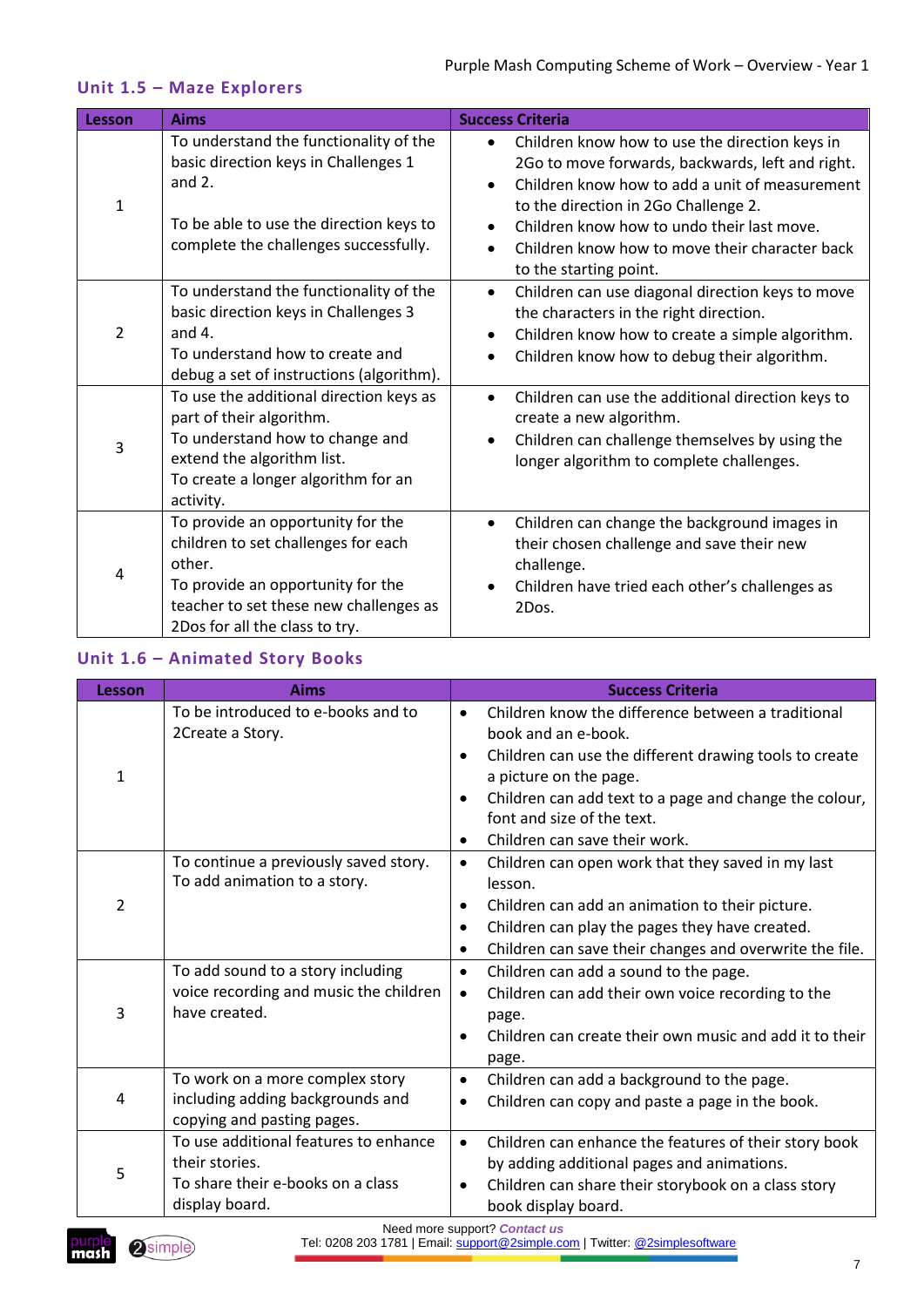#### <span id="page-7-0"></span>**Unit 1.7 – Coding**

| Lesson         | Aims                                            | <b>Success Criteria</b>                                           |
|----------------|-------------------------------------------------|-------------------------------------------------------------------|
| 1              | To understand what coding means<br>$\bullet$    | Children can explain what coding means.<br>$\bullet$              |
|                | in computing.                                   | Children know that for the computer to make<br>$\bullet$          |
|                | To create unambiguous<br>$\bullet$              | something happen, it needs to follow clear                        |
|                | instructions like those required by             | instructions.                                                     |
|                | a computer.                                     |                                                                   |
|                | To build one- and two-step<br>$\bullet$         |                                                                   |
|                | instructions using the printable                |                                                                   |
|                | code cards.                                     |                                                                   |
| $\overline{2}$ | To introduce 2Code.<br>$\bullet$                | Children can explain what a block of code is.<br>$\bullet$        |
|                | To use the 2Code program to<br>٠                | Children can read through combined blocks of code.                |
|                | create a simple program.                        |                                                                   |
| 3              | To use Design Mode to add and<br>$\bullet$      | Children can make a background using Design Mode.<br>$\bullet$    |
|                | change backgrounds and                          | Children can add characters using Design Mode.<br>$\bullet$       |
|                | characters. They will use the                   | Children can use the drop-down menu to change<br>$\bullet$        |
|                | Properties table to change the look             | backgrounds and characters.                                       |
|                | of the objects.                                 |                                                                   |
|                | To use the Properties table to<br>$\bullet$     |                                                                   |
|                | change the look of the objects.                 |                                                                   |
| 4              | To design a scene for a program.<br>$\bullet$   | Children can design a simple program and then create<br>$\bullet$ |
|                | To use code blocks to make the<br>$\bullet$     | the program using 2Code.                                          |
|                | characters move automatically                   | Children can write a program that controls how a<br>$\bullet$     |
|                | when the green Play button is                   | character will move.                                              |
|                | clicked.                                        | Children can make a character move when clicked.<br>$\bullet$     |
|                | To add an additional character                  |                                                                   |
|                | who moves when clicked.                         |                                                                   |
| 5              | To explore the When Key and<br>$\bullet$        | Children can program a character to move given a<br>$\bullet$     |
|                | When Swiped commands (on                        | variety of input events.                                          |
|                | tablets if available).                          |                                                                   |
|                | To use the Stop button to make<br>$\bullet$     |                                                                   |
|                | characters stop when the                        |                                                                   |
|                | background is clicked.                          |                                                                   |
| 6              | To explore a method to code<br>$\bullet$        | Children can use collision detection to make objects<br>$\bullet$ |
|                | interactivity between objects.                  | interact.                                                         |
|                | To use Collision Detection to make<br>$\bullet$ | Children can program a sound to play when objects<br>$\bullet$    |
|                | objects perform actions.                        | collide.                                                          |
|                | To use the sound property.                      |                                                                   |

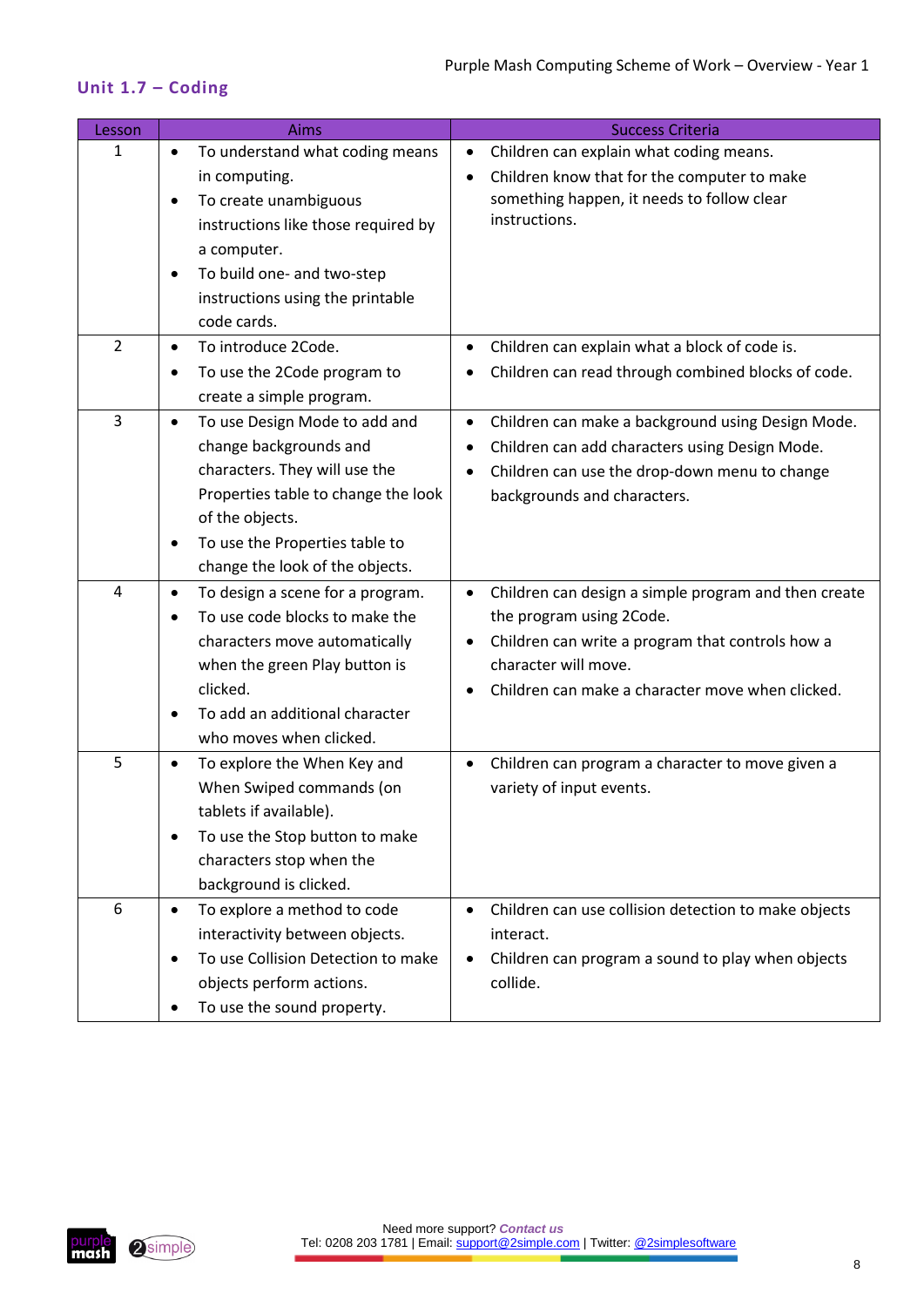#### <span id="page-8-0"></span>**Unit 1.8 – Spreadsheets**

| Lesson         | <b>Aims</b>                            | <b>Success Criteria</b>                                             |
|----------------|----------------------------------------|---------------------------------------------------------------------|
|                | Introduction to spreadsheets           | • Children can navigate around a spreadsheet.                       |
|                |                                        | Children can explain what rows and columns are.<br>٠                |
|                |                                        | Children can save and open sheets.<br>٠                             |
| $\mathfrak{p}$ |                                        | Children can enter data into cells.                                 |
|                | Adding images to a spreadsheet and     | Children can open the Image toolbox and find and add<br>٠           |
|                | using the image toolbox                | clipart.                                                            |
|                |                                        | • Children can use the 'move cell' tool so that images can          |
|                |                                        | be dragged around the spreadsheet.                                  |
|                |                                        | • Children can use the 'lock' tool to prevent changes to            |
|                |                                        | cells.                                                              |
|                | Using the 'speak' and 'count' tools in | Children can give images a value that the spreadsheet<br>٠          |
|                | 2Calculate to count items              | can use to count them.                                              |
| 3              |                                        | Children can add the count tool to count items.<br>٠                |
|                |                                        | • Children can add the speak tool so that the items are             |
|                |                                        | counted out loud.                                                   |
|                |                                        | Children can use a spreadsheet to help work out a fair<br>$\bullet$ |
|                |                                        | way to share items.                                                 |

#### <span id="page-8-1"></span>**Unit 1.9 – Technology outside school**

| Lesson | <b>Aims</b>                                                                             | <b>Success Criteria</b>                                                                                                                     |
|--------|-----------------------------------------------------------------------------------------|---------------------------------------------------------------------------------------------------------------------------------------------|
|        | To walk around the local community<br>and find examples of where<br>technology is used. | • Children understand what is meant by 'technology'.<br>• Children have considered types of technology used in<br>school and out of school. |
|        | To record examples of technology<br>outside school.                                     | • Children have recorded 4 examples of where<br>technology is used away from school.                                                        |

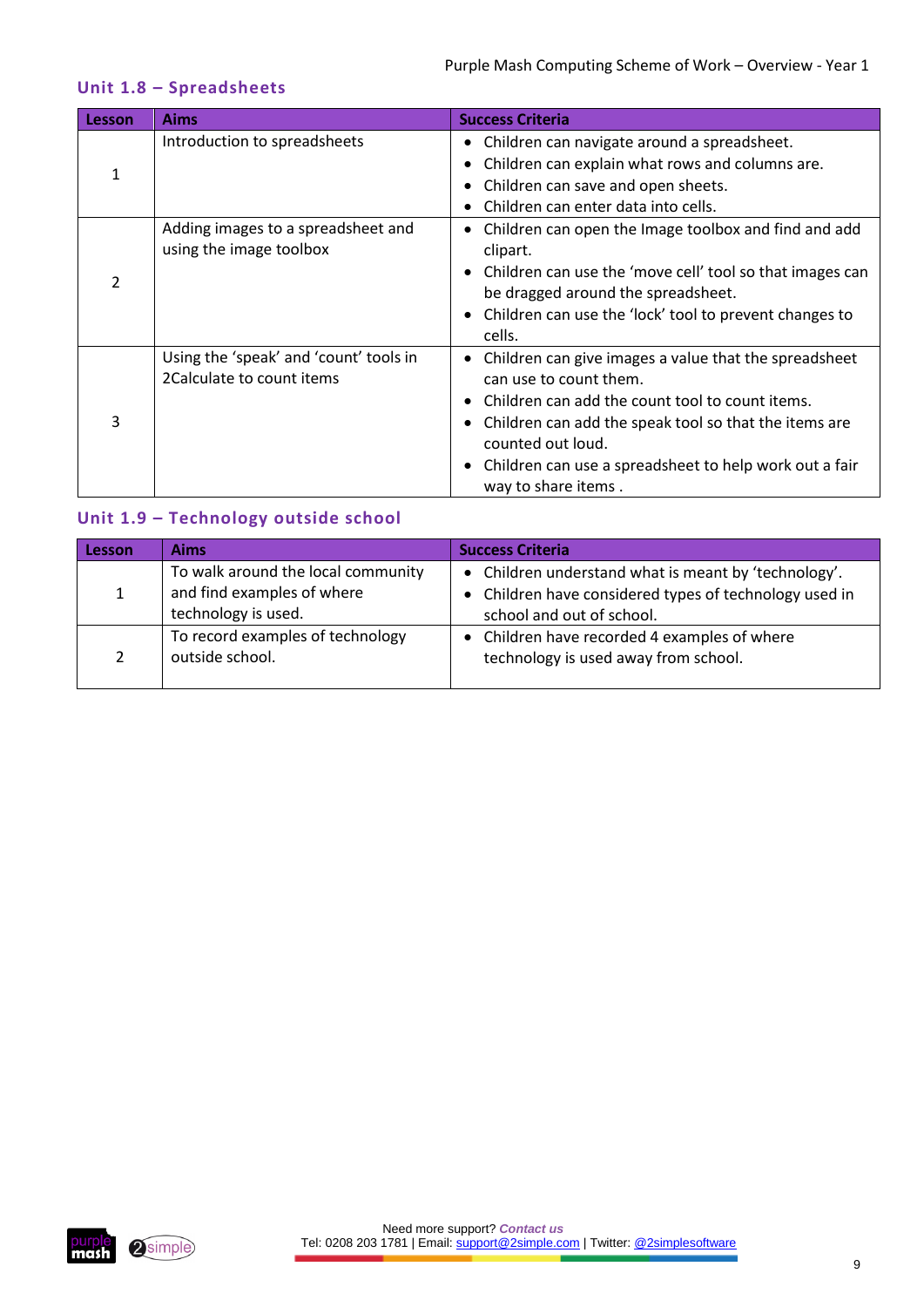## **English National Curriculum Objectives (Key Stage 1)**

<span id="page-9-0"></span>

| <b>National Curriculum Objective</b>                                                                                         | <b>Strand</b>                 | <b>Units</b> |
|------------------------------------------------------------------------------------------------------------------------------|-------------------------------|--------------|
| Understand what algorithms are; how they are implemented as programs on digital devices; and that programs execute by        | <b>Computer Science</b>       | 1.4          |
| following precise and unambiguous instructions.                                                                              |                               | 1.5          |
|                                                                                                                              |                               | 1.7          |
| Create and debug simple programs                                                                                             | <b>Computer Science</b>       | 1.5          |
|                                                                                                                              |                               | 1.7          |
| Use logical reasoning to predict the behaviour of simple programs.                                                           | <b>Computer Science</b>       | 1.5          |
|                                                                                                                              |                               | 1.7          |
| Use technology purposefully to create, organise, store, manipulate and retrieve digital content                              | <b>Information Technology</b> | 1.2          |
|                                                                                                                              |                               | 1.3          |
|                                                                                                                              |                               | 1.6          |
|                                                                                                                              |                               | 1.7          |
|                                                                                                                              |                               | 1.8          |
| Recognise common uses of information technology beyond school                                                                | Digital Literacy              | 1.9          |
|                                                                                                                              |                               |              |
|                                                                                                                              |                               |              |
| Use technology safely and respectfully, keeping personal information private; identify where to go for help and support when | Digital Literacy              | 1.1          |
| they have concerns about content or contact on the internet or other online technologies.                                    |                               |              |
|                                                                                                                              |                               |              |
|                                                                                                                              |                               |              |

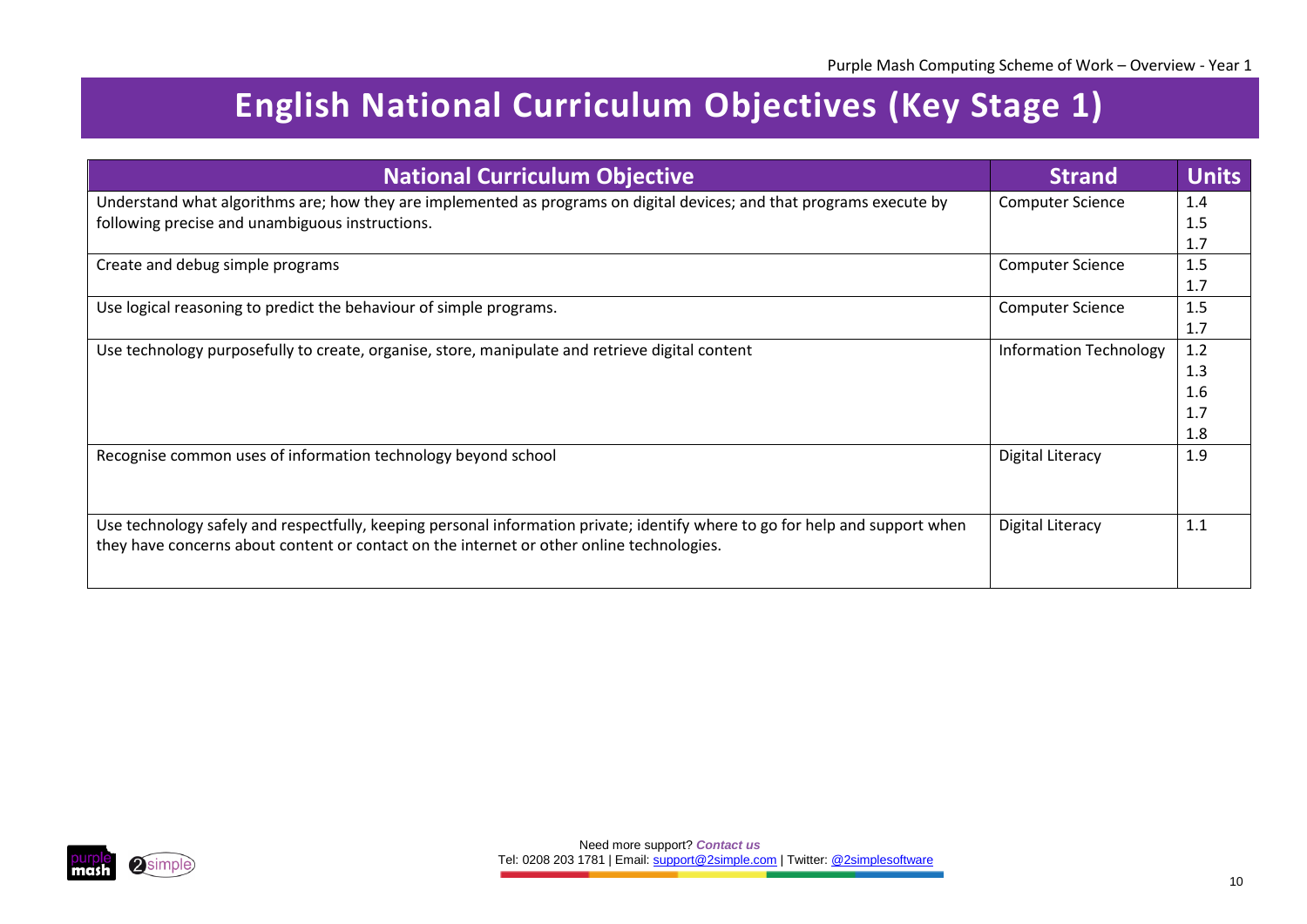## **Welsh Digital Competence Framework**

<span id="page-10-0"></span>

| <b>Strand</b>   | <b>Element</b>                   | <b>Objective</b>                                                                      | <b>Units Covered</b>                                                              |
|-----------------|----------------------------------|---------------------------------------------------------------------------------------|-----------------------------------------------------------------------------------|
|                 |                                  | (Learners are able to):                                                               |                                                                                   |
| Citizenship     | Identity, image                  | Understand that some websites ask for                                                 | 1.1                                                                               |
|                 | and reputation                   | information that is private and personal.                                             |                                                                                   |
|                 | Health and                       | Use digital devices within a controlled                                               | All units                                                                         |
|                 | well-being                       | environment, time and context.                                                        | Most children will be able to follow the instructions given about opening         |
|                 |                                  |                                                                                       | particular tools and activities within Purple Mash and then saving and closing    |
|                 |                                  |                                                                                       | these activities when requested.                                                  |
|                 | Digital rights,<br>licensing and | Add their name and the date to work they<br>have created.                             | 1.1, 1.6                                                                          |
|                 | ownership                        |                                                                                       |                                                                                   |
|                 | Online                           | Simply explain that digital technology can be                                         | 1.1, 1.6, 1.9                                                                     |
|                 | behaviour and                    | used to communicate and connect with                                                  |                                                                                   |
|                 | cyberbullying                    | others locally and globally                                                           |                                                                                   |
|                 |                                  | Begin to identify similarities and differences                                        | 1.1, 1.6, 1.9                                                                     |
|                 |                                  | between online and offline communication.                                             |                                                                                   |
|                 |                                  | Use appropriate words and feelings.                                                   | 1.1                                                                               |
| Interacting and | Communication                    | Contribute to a whole-class or group online                                           | 1.3, 1.8                                                                          |
| collaborating   |                                  | communication in one or more languages.                                               |                                                                                   |
|                 | Collaboration                    | Collaborate with a partner on a piece of                                              | Possible with all units                                                           |
|                 |                                  | digital work.                                                                         | Most children will be able to work collaboratively to produce an animated story.  |
|                 |                                  |                                                                                       | Discussion will focus on the backgrounds used in Unit 1.6 Lesson 4 Point 3. This  |
|                 |                                  |                                                                                       | collaboration may be ongoing throughout the year if the children work in pairs on |
|                 |                                  |                                                                                       | the computer.                                                                     |
|                 | Storing and                      | Save work using a familiar word as a                                                  | 1.1, 1.2, 1.3, 1.5, 1.6, 1.7, 1.8                                                 |
|                 | sharing                          | filename, e.g. child's name/keyword.<br>Identify some success criteria in response to | 1.2, 1.3, 1.8                                                                     |
| Producing       |                                  |                                                                                       |                                                                                   |
|                 |                                  | questions.                                                                            |                                                                                   |

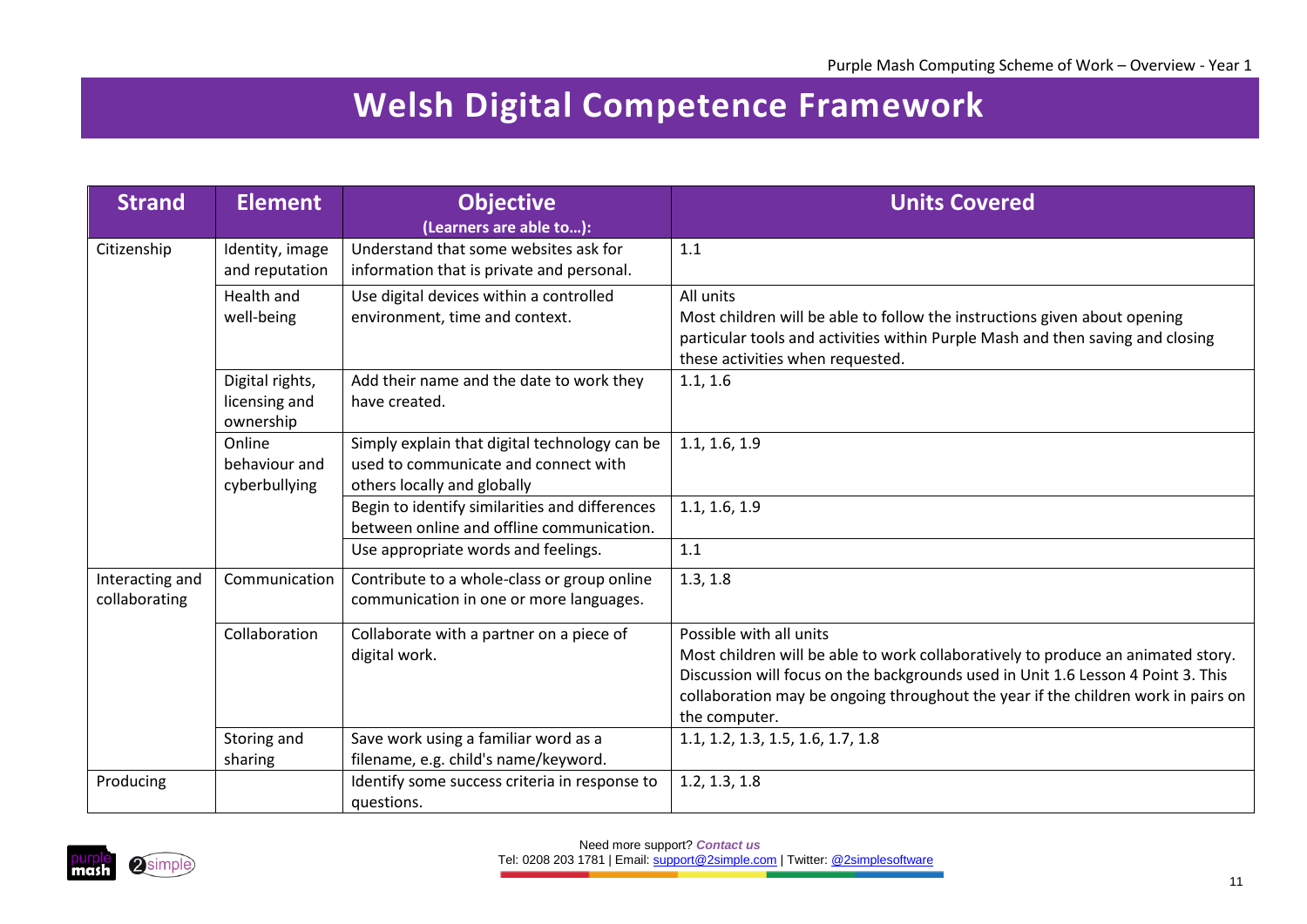|               | Planning,                   | Use text when searching for                                                               | 1.1                                                                                                    |
|---------------|-----------------------------|-------------------------------------------------------------------------------------------|--------------------------------------------------------------------------------------------------------|
|               | sourcing and                | information/media (image, video, sound)                                                   |                                                                                                        |
|               | searching                   | and use an internet browser independently,                                                |                                                                                                        |
|               | Creating                    | Select appropriate software to complete                                                   | By completing a variety of units                                                                       |
|               |                             | given tasks in order to use text, image,                                                  | Children will be able to distinguish between basic graphing tools such as 2Count,                      |
|               |                             | sound, animation and video.                                                               | music composition tools such as 2Explore and writing tools such as 2Publish.                           |
|               |                             |                                                                                           | They understand the use of these tools for completing given tasks such as writing                      |
|               |                             |                                                                                           | a simple story with basic animation and sound e.g. (Unit 1.6 Animated Stories).                        |
|               | Evaluating and<br>improving | Comment on work in relation to the success<br>criteria, e.g. add comments using recording | Use of 2Blog to share and comment upon work. Use of teacher commenting with<br>online work (unit 1.1). |
|               |                             | feature in software.                                                                      | Children can access comments on their online work via the notification icon (Unit                      |
|               |                             |                                                                                           | 1.1. Lesson 2 Point 4). They are familiar with key icons and recognise the record                      |
|               |                             |                                                                                           | button in the tools which have this feature (Unit 1.1. Lesson 4 Point 11). Children                    |
|               |                             |                                                                                           | should have been exposed to blogs set up by the teacher which contain some                             |
|               |                             |                                                                                           | pupils' work and have attempted, as a class, to add comments about the work                            |
|               |                             |                                                                                           | within the blog with support.                                                                          |
| Data and      | Problem                     | Follow a sequence of steps to solve a                                                     | 1.4, 1.5, 1.7                                                                                          |
| Computational | solving and                 | problem, e.g. predict and explain what                                                    |                                                                                                        |
| Thinking      | modelling                   | actions are needed to make something                                                      |                                                                                                        |
|               |                             | happen.                                                                                   |                                                                                                        |
|               |                             | Break down a problem into separate parts to                                               | 1.4, 1.5, 1.7                                                                                          |
|               |                             | make it easier to understand                                                              |                                                                                                        |
|               |                             | Create and record written instructions that                                               | 1.4, 1.5, 1.7                                                                                          |
|               |                             | others understand and can follow.                                                         |                                                                                                        |
|               |                             | Change instructions to achieve a different                                                | 1.4, 1.5, 1.7                                                                                          |
|               |                             | outcome.                                                                                  |                                                                                                        |
|               | Data and                    | Collate and group given data using simple                                                 | 1.3, 1.8                                                                                               |
|               | information                 | words, e.g. sort pictures/words                                                           |                                                                                                        |
|               | literacy                    | Classify an object using more than one                                                    | 1.2                                                                                                    |
|               |                             | criterion, e.g. labelling group/set                                                       |                                                                                                        |
|               |                             | Record data collected in a suitable format,                                               | 1.3, 1.8                                                                                               |
|               |                             | e.g. use tally charts, pictograms and block                                               |                                                                                                        |
|               |                             | graphs in a simple computing package.                                                     |                                                                                                        |

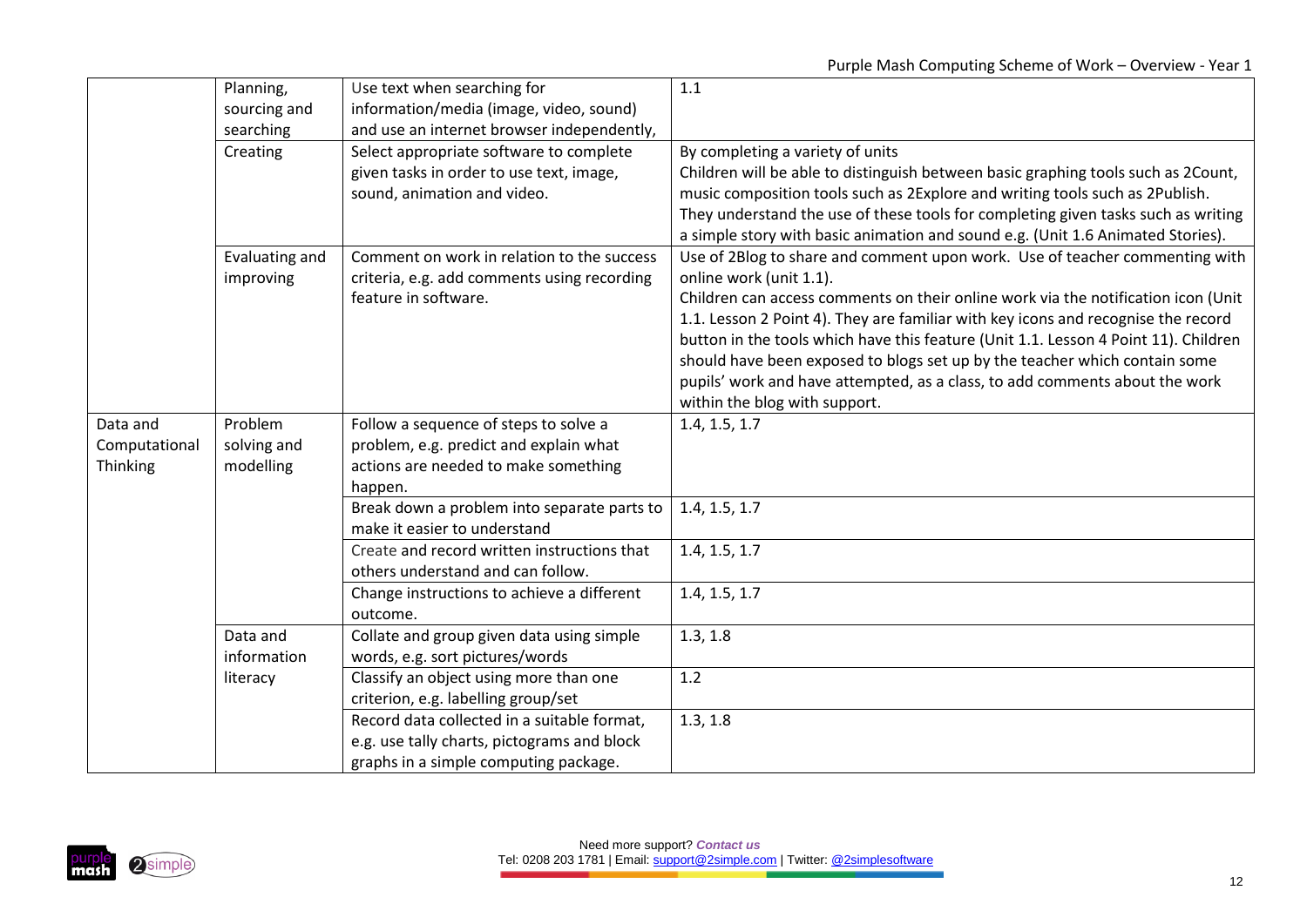## **Northern Ireland Levels of Progression and Desirable Features**

|                | <b>Objective</b>                                                                                                                                                                          | <b>Units Covered</b>                                                        |
|----------------|-------------------------------------------------------------------------------------------------------------------------------------------------------------------------------------------|-----------------------------------------------------------------------------|
| Explore        | Access, select, interpret and research information from safe and reliable sources.                                                                                                        | 1.1, 1.3, 1.6, 1.9                                                          |
|                | Investigate, make predictions and solve problems through interaction with digital tools.                                                                                                  | 1.2, 1.3, 1.5, 1.7, 1.8                                                     |
| <b>Express</b> | Create, develop, present and publish ideas and information responsibly using a range of digital media and<br>manipulate a range of assets to produce multimedia.                          | Variety of units using different<br>tools                                   |
| Exchange       | Communicate safely and responsibly using a range of contemporary digital methods and tools, exchanging,<br>sharing, collaborating and developing ideas digitally.                         | 1.1, 1.3, 1.6, 1.7, 1.8<br>Use of 2Blog and Display boards<br>to share work |
| Evaluate       | Talk about, review and make improvements to work, reflecting on the process and outcome, and consider the<br>sources and resources used, including safety, reliability and acceptability. | All units                                                                   |
| Exhibit        | Manage and present their stored work and showcase their learning across the curriculum, using ICT safely and<br>responsibly.                                                              | All Units                                                                   |

<span id="page-12-0"></span>

| <b>Desirable Features</b>   | <b>Units Covered</b> |
|-----------------------------|----------------------|
| Desktop Publishing          | 1.6                  |
| <b>Film and Animation</b>   | 1.6                  |
| <b>Interactive Design</b>   | 1.5, 1.7             |
| Managing data               | 1.2, 1.3, 1.8        |
| Music and Sound             | 1.6                  |
| <b>Online Communication</b> | 1.1                  |
| Presenting                  | 1.6                  |
| Working with Images         | 1.1, 1.3, 1.6        |